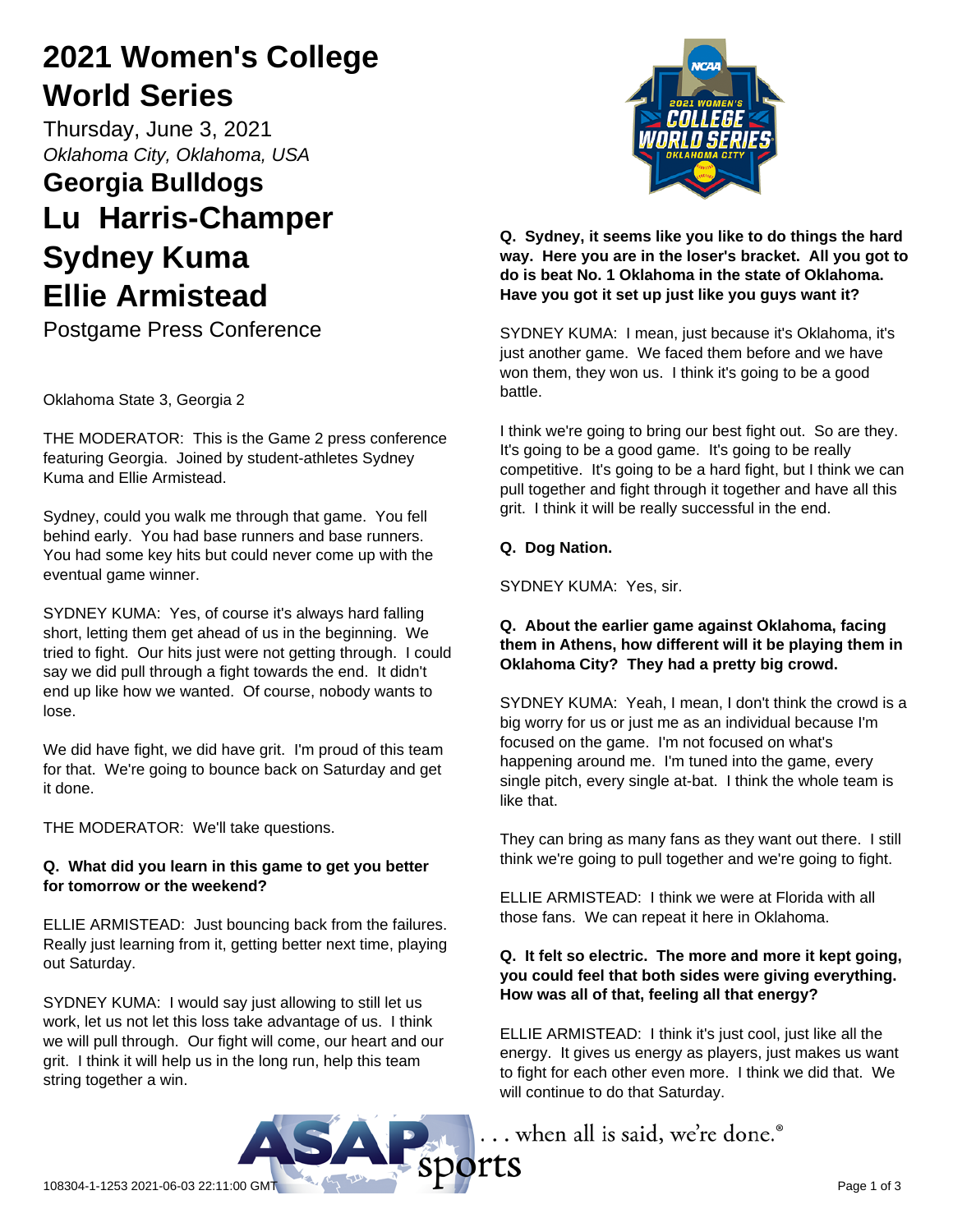SYDNEY KUMA: I think once we stepped on that field, all the fans, it kind of got to us at first. We have had to focus in on what we're here for. I just think it's an amazing thing. Both teams are going to compete. This is the best of the best right here. I expect them to compete. They have to expect we're going to compete, too. It's going to be head-to-head. It's going to be real good competition here.

# **Q. The last at-bat you started 0-2. That's a tough spot to be in. Talk about that at-bat.**

ELLIE ARMISTEAD: Yes, sir. Thank you. I just wanted to do it for the team, keep my process. We've been working all week in practice. Just wanted to get the ball through and score my runner. Just working on that.

#### **Q. Ellie, you guys had some chances there, how frustrating was it to come so close there and not be able to push it over?**

ELLIE ARMISTEAD: Yeah, that was pretty frustrating. I'm glad I could bounce back with this past inning. Just didn't get that outcome I wanted. Bouncing back's what's important for us, so...

THE MODERATOR: Thank you for your time. We'll see you on Saturday.

ELLIE ARMISTEAD: Thank you.

SYDNEY KUMA: Thank you.

THE MODERATOR: We are joined by head coach Lu Harris-Champer. We'll have questions for Coach.

#### **Q. Obviously a tough loss, that close. You're right there in the middle of the action at third base. Talk about what happened on the play that Sydney gets called out at home. I wasn't sure if you were stopping her or what transpired there. What did you see?**

LU HARRIS-CHAMPER: Well, I thought we had a chance to get to the plate when the ball got kind of past the second baseman. I was sending her, but when I turned around, she was coming back at me. I didn't have time to reel her back in. I have to be able to get in a position where she can see me better so we don't have that mishap.

# **Q. The homer by Factor kind of broke the glass for them a little bit. Mary has been so good in the post-season. Did she let one hang?**

LU HARRIS-CHAMPER: I thought Mary was outstanding all day. The way Mary pitched, the way our defense

played, we absolutely had an opportunity to get the job done in that game. When you go back and look at the game, you'll see how many beautiful change-ups she threw, again able to move the ball around the zone. I thought she did a great job. You have to tip your hat. We're playing a good team. They got one. That's just how it is. They had a chance to throw punches, so did we with our at-bats. That's just the breaks.

When you're a really good pitcher, you're playing a really good team sometimes, that's going to happen. I tip my hat to Mary, I thought she pitched outstanding. I thought the defense was outstanding behind her.

Jayda Kearny almost robbed that home run. She was super close to catching that ball.

### **Q. Sorry for the Monday morning quarterbacking. The last inning, you only got one out. Feel pretty good holding the runner? Is that what was going through your mind?**

LU HARRIS-CHAMPER: When I looked at C.J. coming around, I saw the ball. If I could do it again, I'd absolutely send her. I did think it was going to be really close at the plate.

# **Q. Your thoughts on having a day to get ready for Oklahoma, playing a team that you faced twice already with an exciting win and a loss.**

LU HARRIS-CHAMPER: Yeah, the good thing about it is we know them. The girls know that they can compete. I think like Sidney said, we're going to come out and play Georgia softball, do the best that we can to get the job done for our team, our university.

They're a great team. You watch them through the year, they do a lot of really good things, but so have our girls. I can't wait to get out and play again. The crowd was pretty awesome today. It was really fun. I love the stadium improvements. It's really fun to see it just be so well-enclosed. I just think they need to finish, go all the way around.

Anyway, it was an awesome environment to be in today. I'm looking forward to it on Saturday. I think it will be electric, it will be an awesome, rocking atmosphere to play some softball in.

**Q. The defense Oklahoma State played, a couple of uncharacteristic errors for them. Talking about sending or not sending runners, they're good defensively in the infield. Did that cross your mind in those moments?**

... when all is said, we're done.<sup>®</sup>